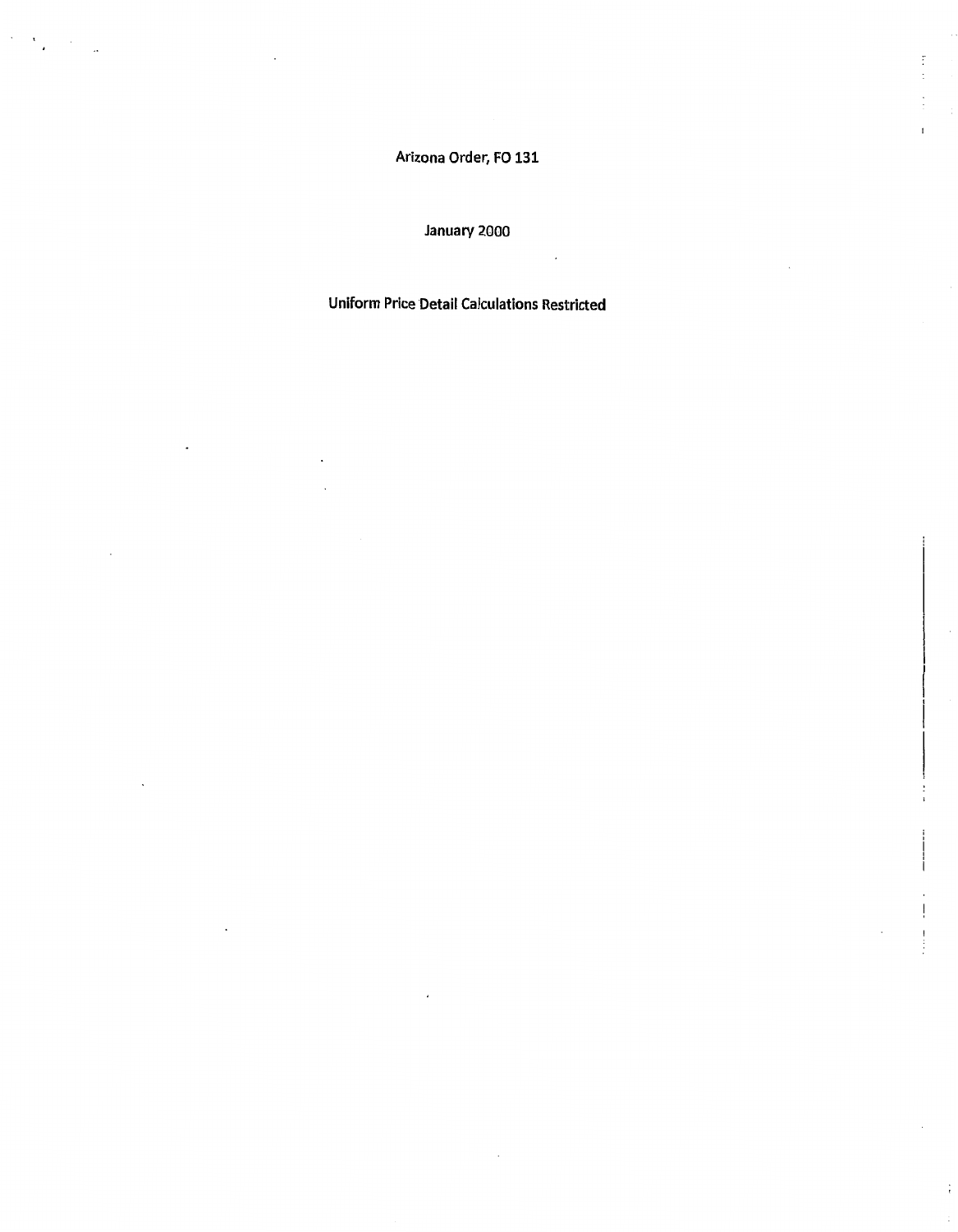### Federal Order No. 131 COMPUTATION OF UNIFORM PRICE

#### February 2000

|                         |                                            | % UTILIZATION<br><b>PER CLASS</b>             | <b>PRODUCT</b><br><b>POUNDS</b>          | % SKIM<br>PER CLASS                               | <b>SKIM</b><br><b>POUNDS</b> | % BFAT<br><b>PER CLASS</b>     | <b>BUTTERFAT</b><br><b>POUNDS</b>              |
|-------------------------|--------------------------------------------|-----------------------------------------------|------------------------------------------|---------------------------------------------------|------------------------------|--------------------------------|------------------------------------------------|
|                         | Producer Milk - Class I                    | 29.90 %                                       | 81,311,287                               | 30.53 %                                           | 79,740,848                   | 15.82 %                        | 1,570,439                                      |
|                         | Producer Milk - Class II                   | 3.60 %                                        | 9,798,027                                | 3.42%                                             | 8,972,158                    | 8.31 %                         | 825,869                                        |
|                         | Producer Milk - Class III                  | 34.28 %                                       | 93,200,227                               | 33.37 %                                           | 87,538,305                   | 57.01 %                        | 5,661,922                                      |
|                         | Producer Milk - Class IV                   | 32.22 %                                       | 87,609,531                               | 32.68 %                                           | 85,736,764                   | 18.86 %                        | 1,872,767                                      |
|                         | <b>Total Producer Receipts</b>             | 100.00 %                                      | 271,919,072                              | 100.00 %                                          | 261,988,075                  | 100.00 %                       | 9,930,997                                      |
|                         |                                            |                                               | <b>SKIM</b><br><b>POUNDS</b>             |                                                   | <b>BFAT</b><br><b>POUNDS</b> | LB/CWT<br><b>PRICE</b>         | <b>TOTAL</b><br><b>DOLLARS</b>                 |
| Class I                 | Skim Milk<br><b>Butterfat</b>              | Class I Differential at Location              | 79,740,848                               |                                                   | 1,570,439                    | \$7.72 / cwt<br>\$0.9302/lb    | \$6,155,993.47<br>1,460,822.36<br>1,910,815.23 |
| Class II                | Skim Milk<br><b>Butterfat</b>              |                                               | 8,972,158                                |                                                   | 825,869                      | \$8.42 / cwt<br>\$0.9658/lb    | 755,455.70<br>797,624.28                       |
| Class III               | Skim Milk<br><b>Butterfat</b>              |                                               | 87,538,305                               |                                                   | 5,661,922                    | \$6.41<br>/cwt<br>\$0.9588/lb  | 5,611,205.34<br>5,428,650.81                   |
| Class IV                | Skim Milk<br><b>Butterfat</b>              |                                               | 85,736,764                               |                                                   | 1,872,767                    | \$7.71<br>/cwt<br>\$ 0.9588/lb | 6,610,304.51<br>1,795,609.00                   |
| <b>Classified Value</b> |                                            |                                               | 261,988,075                              |                                                   | 9,930,997                    |                                | \$30,526,480.70                                |
|                         | Inventory - Class I                        |                                               | 1,793,537                                |                                                   | 0                            |                                | 42, 148. 12                                    |
|                         | Inventory - Class II                       |                                               | 41,480                                   |                                                   | 75,303'                      |                                | 2,489.21                                       |
|                         | Inventory - Class III                      |                                               | 23,662                                   |                                                   | 0                            |                                | (309.97)                                       |
| <b>Total Inventory</b>  |                                            |                                               | 1,858,679                                |                                                   | 75,303                       |                                | \$44,327.36                                    |
|                         | Class I Other Source Fluid and Nonfluid    |                                               | 359,640                                  |                                                   | 1,303                        |                                | 37,458.42                                      |
|                         | <b>Location Adjustments</b>                | 1/2 Balance in Producer Settlement Fund       |                                          |                                                   |                              |                                | (581.55)<br>73,653.96                          |
|                         |                                            | Producer Butterfat at Uniform Butterfat Price |                                          |                                                   |                              |                                | (9,521,102.78)                                 |
|                         | <b>Total Skim Milk and Aggregate Value</b> |                                               | 262,347,715                              |                                                   | 9,932,300                    | \$8.06572152<br>/cwt           | \$21,160,236.11                                |
|                         | Producer Settlement Fund Reserve           |                                               |                                          |                                                   |                              | \$0.04572152<br>/cwt           | 119,950.62                                     |
|                         |                                            | Uniform Skim Milk Price (Maricopa County, AZ) |                                          |                                                   | \$8.02                       | /cwt                           |                                                |
|                         | <b>Uniform Butterfat Price</b>             |                                               |                                          |                                                   |                              | $$0.9586$ /lb                  |                                                |
|                         |                                            | Uniform Price (Maricopa County, AZ)           |                                          | $($8.02 \times .965 + $0.9586 \times 3.5) $11.09$ |                              | /cwt                           |                                                |
|                         |                                            | Estimated Market Wide Utilization in Class I  |                                          |                                                   |                              |                                |                                                |
| Skim Percentage         | <b>Butterfat Percentage</b>                |                                               | 30.00 %<br>15.00 %                       |                                                   |                              |                                |                                                |
| Released:               | 3/9/00                                     |                                               | James R. Daugherty, Market Administrator |                                                   |                              |                                |                                                |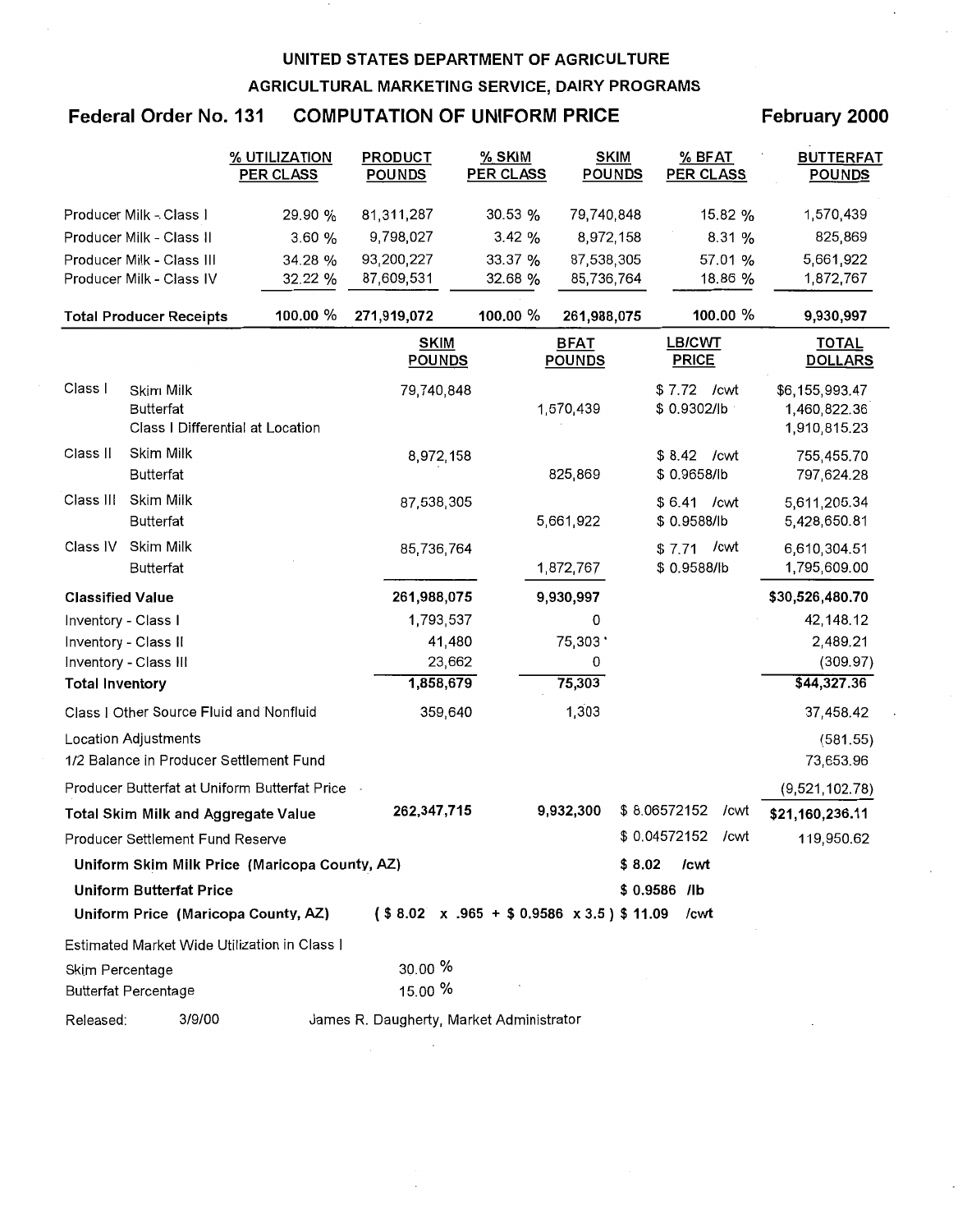## **Federal Order No. 131 COMPUTATION OF UNIFORM PRICE**

#### **March 2000**

|                         |                                         | % UTILIZATION<br><b>PER CLASS</b>             | <b>PRODUCT</b><br><b>POUNDS</b>          | % SKIM<br><b>PER CLASS</b> | <b>SKIM</b><br><b>POUNDS</b>                      | % BFAT<br><b>PER CLASS</b>     | <b>BUTTERFAT</b><br><b>POUNDS</b>              |
|-------------------------|-----------------------------------------|-----------------------------------------------|------------------------------------------|----------------------------|---------------------------------------------------|--------------------------------|------------------------------------------------|
|                         | Producer Milk - Class I                 | 30.11 %                                       | 86,292,630                               | 30.74 %                    | 84,619,891                                        | 16.09 %                        | 1,672,739                                      |
|                         | Producer Milk - Class II                | 2.08 %                                        | 5,955,451                                | 1.86 %                     | 5,136,937                                         | 7.87 %                         | 818,514                                        |
|                         | Producer Milk - Class III               | 33.57 %                                       | 96,201,594                               | 32.64 %                    | 90,267,722                                        | 57.03 %                        | 5,933,872                                      |
|                         | Producer Milk - Class IV                | 34.24 %                                       | 98,132,643                               | 34.76 %                    | 96, 155, 041                                      | 19.01 %                        | 1,977,602                                      |
|                         | <b>Total Producer Receipts</b>          | 100.00 %                                      | 286,582,318                              | 100.00 %                   | 276,179,591                                       | 100.00 %                       | 10,402,727                                     |
|                         |                                         |                                               | <b>SKIM</b><br><b>POUNDS</b>             |                            | <b>BFAT</b><br><b>POUNDS</b>                      | LB/CWT<br><b>PRICE</b>         | <b>TOTAL</b><br><b>DOLLARS</b>                 |
| Class I                 | Skim Milk<br>Butterfat                  | Class I Differential at Location              | 84,619,891                               |                            | 1,672,739                                         | \$7.71<br>/cwt<br>\$ 0.9713/lb | \$6,524,193.59<br>1,624,731.39<br>2,027,876.81 |
| Class II                | Skim Milk<br><b>Butterfat</b>           |                                               | 5,136,937                                |                            | 818,514                                           | \$8.41<br>/cwt<br>\$1.0261/lb  | 432,016.40<br>839,877.22                       |
| Class III               | Skim Milk<br><b>Butterfat</b>           |                                               | 90,267,722                               |                            | 5,933,872                                         | \$6.19<br>/cwt<br>\$1.0191/lb  | 5,587,571.99<br>6,047,208.96                   |
| Class IV                | Skim Milk<br><b>Butterfat</b>           |                                               | 96, 155, 041                             |                            | 1,977,602                                         | /cwt<br>\$7.70<br>\$1.0191/lb  | 7,403,938.15<br>2,015,374.20                   |
| <b>Classified Value</b> |                                         |                                               | 276,179,591                              |                            | 10,402,727                                        |                                | \$32,502,788.71                                |
| Inventory - Class I     |                                         |                                               | 2,185,019                                |                            | 0                                                 |                                | 51,347.95                                      |
|                         | Inventory - Class II                    |                                               | 16,709                                   |                            | 88,126                                            |                                | 6,047.84                                       |
|                         | Inventory - Class III                   |                                               | 185,561                                  |                            | 0                                                 |                                | (2,820.53)                                     |
| <b>Total Inventory</b>  |                                         |                                               | 2,387,289                                |                            | 88,126                                            |                                | \$54,575.26                                    |
|                         | Class I Other Source Fluid and Nonfluid |                                               | 412,340                                  |                            | 1,434                                             |                                | 42,907.94                                      |
|                         | Location Adjustments                    |                                               |                                          |                            |                                                   |                                | 1,862.55                                       |
|                         |                                         | 1/2 Balance in Producer Settlement Fund       |                                          |                            |                                                   |                                | 218,909.24                                     |
|                         |                                         | Producer Butterfat at Uniform Butterfat Price |                                          |                            |                                                   |                                | (10, 567, 506.33)                              |
|                         | Total Skim Milk and Aggregate Value     |                                               | 276,591,931                              |                            | 10,404,161                                        | \$8.04562060<br>/cwt           | \$22,253,537.37                                |
|                         | <b>Producer Settlement Fund Reserve</b> |                                               |                                          |                            |                                                   | \$0.04562060<br>/cwt           | 126, 184.00                                    |
|                         |                                         | Uniform Skim Milk Price (Maricopa County, AZ) |                                          |                            | \$8.00                                            | /cwt                           |                                                |
|                         | <b>Uniform Butterfat Price</b>          |                                               |                                          |                            |                                                   | \$1.0157 /lb                   |                                                |
|                         |                                         | Uniform Price (Maricopa County, AZ)           |                                          |                            | $($8.00 \times .965 + $1.0157 \times 3.5) $11.28$ | /cwt                           |                                                |
|                         |                                         | Estimated Market Wide Utilization in Class I  |                                          |                            |                                                   |                                |                                                |
| Skim Percentage         | <b>Butterfat Percentage</b>             |                                               | 30.53 %<br>15.82 %                       |                            |                                                   |                                |                                                |
| Released:               | 4/10/00                                 |                                               | James R. Daugherty, Market Administrator |                            |                                                   |                                |                                                |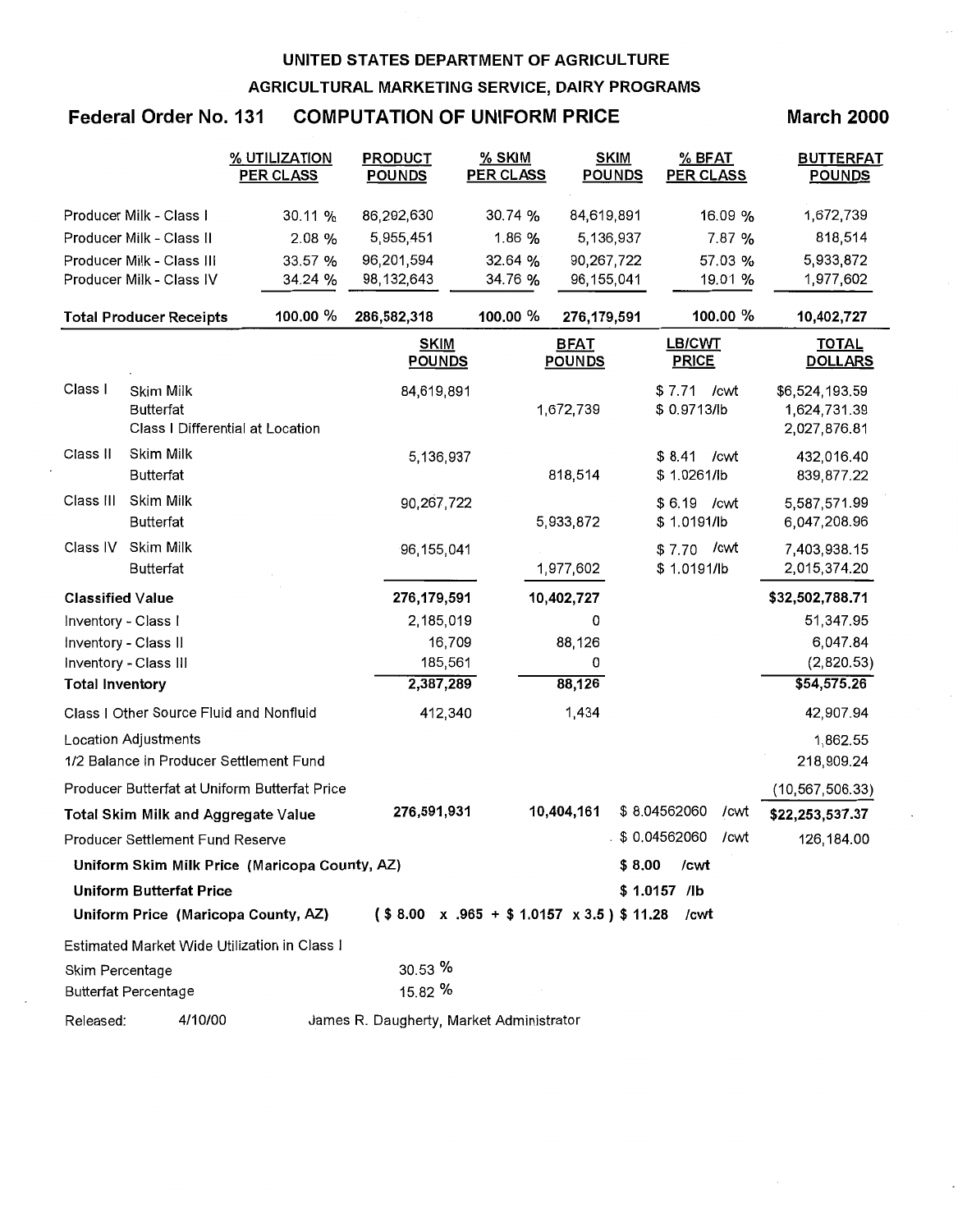#### Federal Order No.131 COMPUTATION OF UNIFORM PRICE

#### April 2000

|                         |                                            | % UTILIZATION<br><b>PER CLASS</b>             | <b>PRODUCT</b><br><b>POUNDS</b>          | % SKIM<br><b>PER CLASS</b> | <b>SKIM</b><br><b>POUNDS</b> | % BFAT<br><b>PER CLASS</b>                             | <b>BUTTERFAT</b><br><b>POUNDS</b>              |
|-------------------------|--------------------------------------------|-----------------------------------------------|------------------------------------------|----------------------------|------------------------------|--------------------------------------------------------|------------------------------------------------|
|                         | Producer Milk - Class I                    | 26.71 %                                       | 77,143,027                               | 27.28 %                    | 75,675,274                   | 14.36 %                                                | 1,467,753                                      |
|                         | Producer Milk - Class II                   | 4.23 %                                        | 12,217,406                               | 4.04 %                     | 11,271,407                   | 9.24%                                                  | 945,999                                        |
|                         | Producer Milk - Class II                   | 31.18 %                                       | 90,039,071                               | 30.27 %                    | 84,457,044                   | 54.52 %                                                | 5,582,027                                      |
|                         | Producer Milk - Class IV                   | 37.88 %                                       | 109,386,783                              | 38.41 %                    | 107,146,458                  | 21.88 %                                                | 2,240,325                                      |
|                         | <b>Total Producer Receipts</b>             | 100.00 %                                      | 288,786,287                              | 100.00 %                   | 278,550,183                  | 100.00 %                                               | 10,236,104                                     |
|                         |                                            |                                               | <b>SKIM</b><br><b>POUNDS</b>             |                            | <b>BFAT</b><br><b>POUNDS</b> | LB/CWT<br><b>PRICE</b>                                 | TOTAL<br><b>DOLLARS</b>                        |
| Class I                 | Skim Milk<br><b>Butterfat</b>              | Class I Differential at Location              | 75,675,274                               |                            | 1,467,753                    | \$7.70 / cwt<br>\$0.9989/lb                            | \$5,826,996.09<br>1,466,138.47<br>1,812,861.13 |
| Class II                | Skim Milk<br><b>Butterfat</b>              |                                               | 11,271,407                               |                            | 945,999                      | \$8.40 / cwt<br>\$1.1422/lb                            | 946,798.19<br>1,080,520.06                     |
| Class III               | Skim Milk<br><b>Butterfat</b>              |                                               | 84,457,044                               |                            | 5,582,027                    | $$5.63$ /cwt<br>\$1.1352/lb                            | 4,754,931.58<br>6,336,717.05                   |
| Class IV                | Skim Milk<br><b>Butterfat</b>              |                                               | 107,146,458                              |                            | 2,240,325                    | \$7.68 / cwt<br>\$1.1352/lb                            | 8,228,847.98<br>2,543,216.94                   |
| <b>Classified Value</b> |                                            |                                               | 278,550,183                              |                            | 10,236,104                   |                                                        | \$32,997,027.49                                |
|                         | Inventory - Class II                       |                                               | 755,742                                  |                            | 0                            |                                                        | 5,290.19                                       |
|                         | Inventory - Class III                      |                                               | 272,151                                  |                            | 0                            |                                                        | (5,633.53)                                     |
| <b>Total Inventory</b>  |                                            |                                               | 1,027,893                                |                            | ᡨ                            |                                                        | 7\$343.34)                                     |
|                         | Class I Other Source Fluid and Nonfluid    |                                               | 429,162                                  |                            | 1,486                        |                                                        | 44,650.07                                      |
|                         | Location Adjustments                       | 1/2 Balance in Producer Settlement Fund       |                                          |                            |                              |                                                        | 7,657.49<br>259,704.86                         |
|                         |                                            | Producer Butterfat at Uniform Butterfat Price |                                          |                            |                              |                                                        | (11,463,029.52)                                |
|                         | <b>Total Skim Milk and Aggregate Value</b> |                                               | 278,979,345                              |                            | 10,237,590                   | \$7.83056790<br>/cwt                                   | \$21,845,667.05                                |
|                         | Producer Settlement Fund Reserve           |                                               |                                          |                            |                              | \$0.04056790<br>/cwt                                   | 113,176.34                                     |
|                         |                                            | Uniform Skim Milk Price (Maricopa County, AZ) |                                          |                            |                              | \$7.79<br>/cwt                                         |                                                |
|                         | <b>Julia Butterfat Price</b> 3             |                                               |                                          |                            |                              | $$1.1197$ /lb                                          |                                                |
|                         |                                            | Uniform Price (Maricopa County, AZ)           |                                          |                            |                              | $($7.79 \times .965 + $1.1197 \times 3.5) $11.44$ /cwt |                                                |
|                         |                                            | Estimated Market Wide Utilization in Class I  |                                          |                            |                              |                                                        |                                                |
| Skim Percentage         | <b>Butterfat Percentage</b>                |                                               | 30.74 %<br>16.09 %                       |                            |                              |                                                        |                                                |
| Released:               | 5/10/00                                    |                                               | James R. Daugherty, Market Administrator |                            |                              |                                                        |                                                |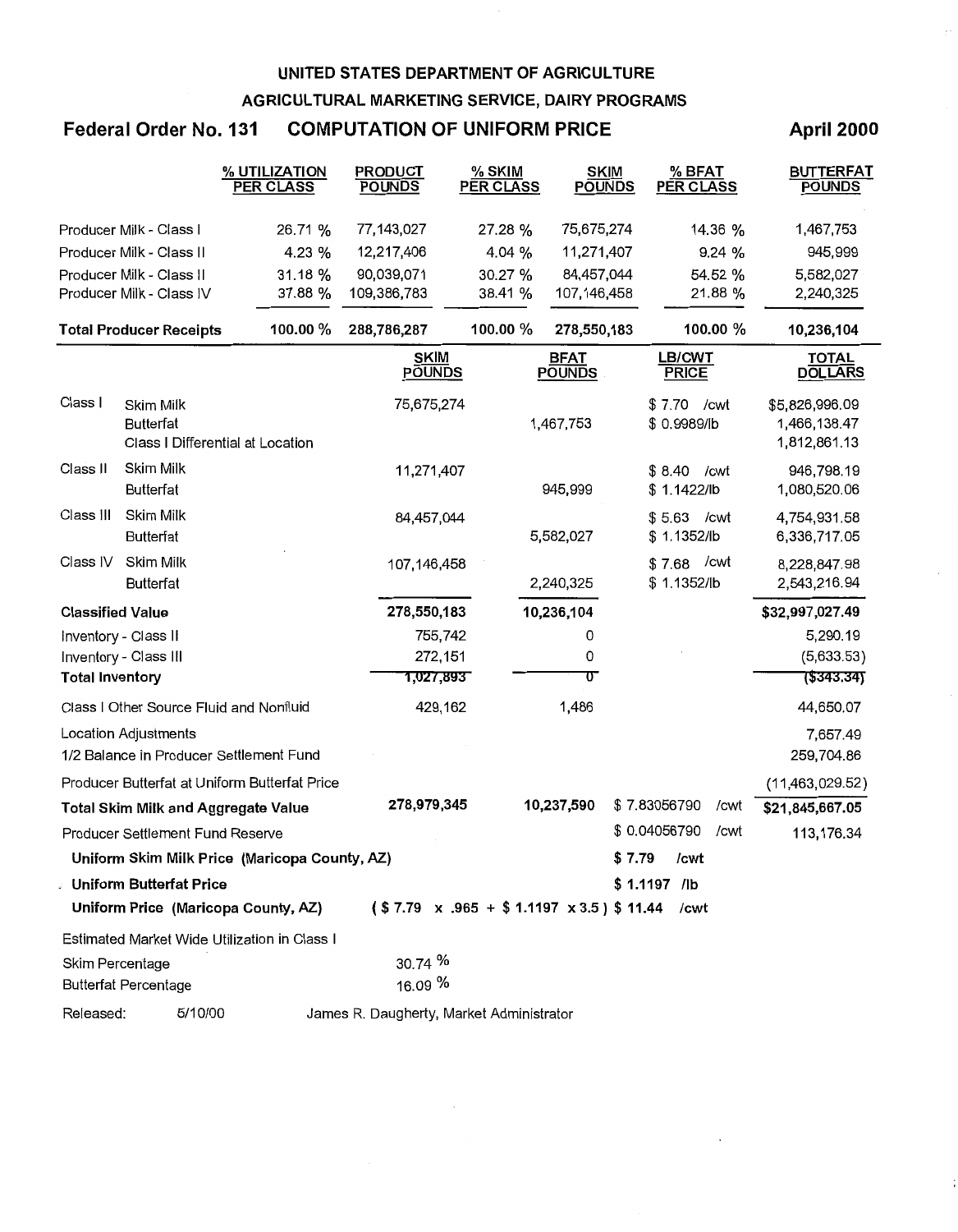## Federal Order No. 131 COMPUTATION OF UNIFORM PRICE

 $\star$ 

May 2000

|                         |                                                                        | <u>% UTILIZATION</u><br><b>PER CLASS</b>      | <u>PRODUCT</u><br><b>POUNDS</b>                     | <u>% SKIM</u><br><b>PER CLASS</b> | <u>SKIM</u><br><b>POUNDS</b> | <u>% BFAT</u><br><b>PER CLASS</b> | <b>BUTTERFAT</b><br><b>POUNDS</b>              |
|-------------------------|------------------------------------------------------------------------|-----------------------------------------------|-----------------------------------------------------|-----------------------------------|------------------------------|-----------------------------------|------------------------------------------------|
|                         | Producer Milk - Class I                                                | 28.00 %                                       | 81,764,916                                          | 28.56 %                           | 80,196,640                   | 15.31 %                           | 1,568,276                                      |
|                         | Producer Milk - Class II                                               | 4.40 %                                        | 12,851,059                                          | 4.15 %                            | 11,710,869                   | 11.12 %                           | 1,140,190                                      |
|                         | Producer Milk - Class III                                              | 31.51 %                                       | 92,015,371                                          | 30.79 %                           | 86,865,112                   | 50.21 %                           | 5,150,259                                      |
|                         | Producer Milk - Class IV                                               | 36.09 %                                       | 105,384,420                                         | 36.50 %                           | 102,988,837                  | 23.36 %                           | 2,395,583                                      |
|                         | <b>Total Producer Receipts</b>                                         | 100.00 %                                      | 292,015,766                                         | 100.00 %                          | 281,761,458                  | 100.00 $%$                        | 10,254,308                                     |
|                         |                                                                        |                                               | <b>SKIM</b><br><b>POUNDS</b>                        |                                   | <b>BFAT</b><br><b>POUNDS</b> | <b>LB/CWT</b><br><b>PRICE</b>     | <b>TOTAL</b><br><b>DOLLARS</b>                 |
| Class I                 | Skim Milk<br><b>Butterfat</b><br>Class I Differential at Location      |                                               | 80,196,640                                          |                                   | 1,568,276                    | \$7.70 / cwt<br>\$1.1559/lb       | \$6,175,141.28<br>1,812,770.23<br>1,921,475.51 |
| Class II                | Skim Milk<br><b>Butterfat</b>                                          |                                               | 11,710,869                                          |                                   | 1,140,190                    | \$8.40 / cwt<br>\$1.2924/lb       | 983,713.00<br>1,473,581.56                     |
| Class III               | Skim Milk<br><b>Butterfat</b>                                          |                                               | 86,865,112                                          |                                   | 5,150,259                    | \$5.05 / cwt<br>\$1.2854/lb       | 4,386,688.16<br>6,620,142.92                   |
| Class IV                | Skim Milk<br><b>Butterfat</b>                                          |                                               | 102,988,837                                         |                                   | 2,395,583                    | /cwt<br>\$7.68<br>\$1.2854/lb     | 7,909,542.68<br>3,079,282.39                   |
| <b>Classified Value</b> |                                                                        |                                               | 281,761,458                                         |                                   | 10,254,308                   |                                   | \$34,362,337.73                                |
| Inventory - Class I     |                                                                        |                                               | 133,325                                             |                                   | 0                            |                                   | 3,159.80                                       |
|                         | Inventory - Class II                                                   |                                               | 100,780                                             |                                   | 3,970                        |                                   | 1,349.70                                       |
|                         | Inventory - Class III                                                  |                                               | 320,835                                             |                                   | 7,047                        |                                   | (7, 379.50)                                    |
| <b>Total Inventory</b>  |                                                                        |                                               | 554,940                                             |                                   | 11,017                       |                                   | (\$2,870.00)                                   |
|                         | Class I Other Source Fluid and Nonfluid                                |                                               | 378,776                                             |                                   | 2,116                        |                                   | 40,562.61                                      |
|                         | <b>Location Adjustments</b><br>1/2 Balance in Producer Settlement Fund |                                               |                                                     |                                   |                              |                                   | 2,892.74<br>227,218.97                         |
|                         |                                                                        | Producer Butterfat at Uniform Butterfat Price |                                                     |                                   |                              |                                   | (13,024,632.84)                                |
|                         | Total Skim Milk and Aggregate Value                                    |                                               | 282,140,234                                         |                                   | 10,256,424                   | \$7.65772003<br>/cwt              | \$21,605,509.21                                |
|                         | Producer Settlement Fund Reserve                                       |                                               |                                                     |                                   |                              | \$0.04772003<br>/cwt              | 134,637.32                                     |
|                         |                                                                        | Uniform Skim Milk Price (Maricopa County, AZ) |                                                     |                                   | \$7.61                       | /cwt                              |                                                |
|                         | <b>Uniform Butterfat Price</b>                                         |                                               |                                                     |                                   |                              | \$1.2699 /lb                      |                                                |
|                         |                                                                        | Uniform Price (Maricopa County, AZ)           | $($7.61 \times .965 + $1.2699 \times 3.5)$$ \$11.79 |                                   |                              | /cwt                              |                                                |
|                         |                                                                        | Estimated Market Wide Utilization in Class 1  |                                                     |                                   |                              |                                   |                                                |
| Skim Percentage         | <b>Butterfat Percentage</b>                                            |                                               | $27.00\%$<br>14.00 %                                |                                   |                              |                                   |                                                |
| Released:               | 6/9/00                                                                 |                                               | James R. Daugherty, Market Administrator            |                                   |                              |                                   |                                                |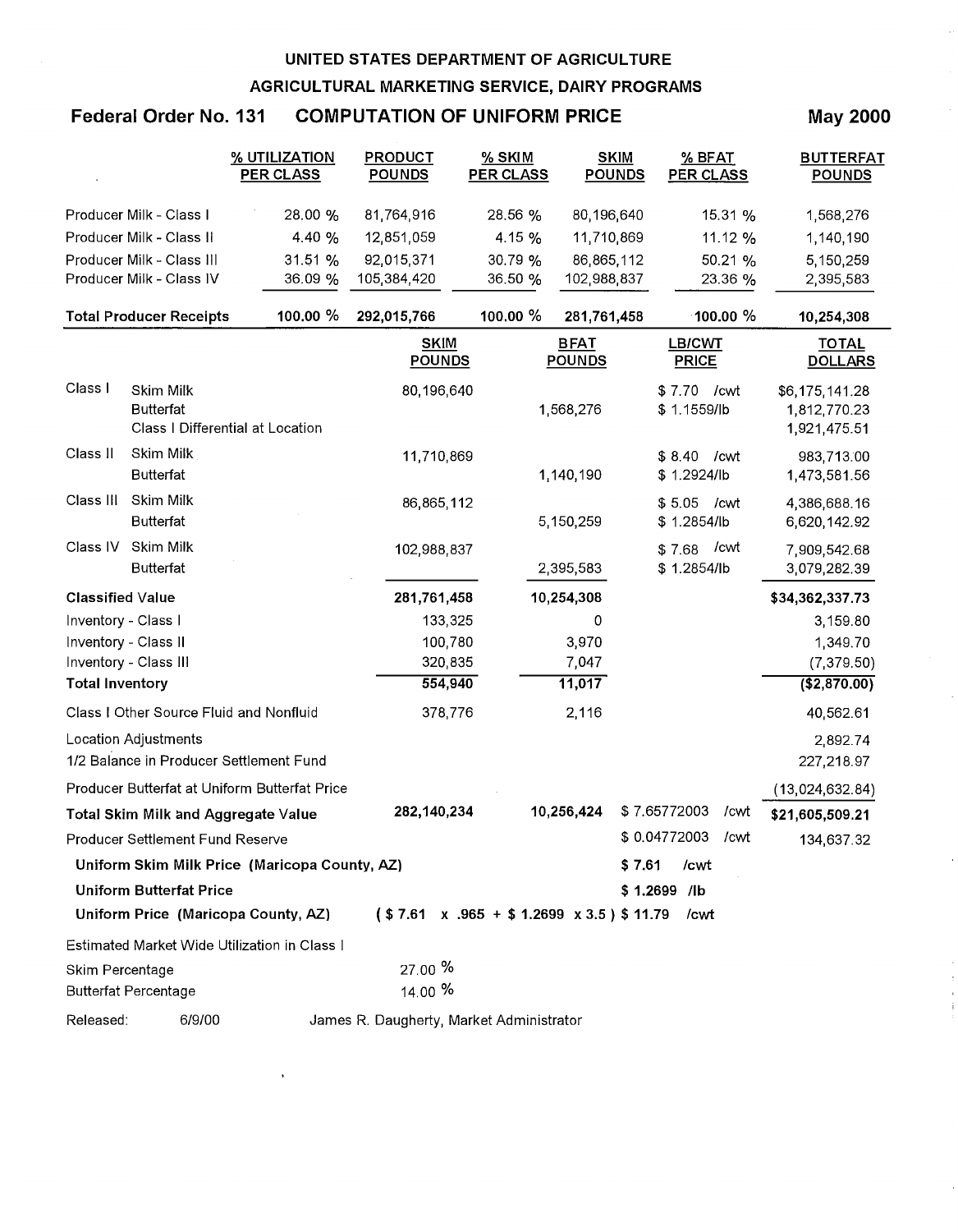### Federal Order No. 131 COMPUTATION OF UNIFORM PRICE

June 2000

|                         |                                                                 | % UTILIZATION<br><b>PER CLASS</b>             | <b>PRODUCT</b><br><b>POUNDS</b>          | $%$ SKIM<br>PER CLASS                                  | <b>SKIM</b><br><b>POUNDS</b> | % BFAT<br><b>PER CLASS</b>    | <b>BUTTERFAT</b><br><b>POUNDS</b>              |
|-------------------------|-----------------------------------------------------------------|-----------------------------------------------|------------------------------------------|--------------------------------------------------------|------------------------------|-------------------------------|------------------------------------------------|
|                         | Producer Milk - Class I                                         | 29.46 %                                       | 76,917,977                               | 30.04 %                                                | 75,417,433                   | 16.21 %                       | 1,500,544                                      |
|                         | Producer Milk - Class II                                        | 5.11 %                                        | 13,338,351                               | 4.91 %                                                 | 12,370,081                   | 10.45 %                       | 968,270                                        |
|                         | Producer Milk - Class III                                       | 32.42 %                                       | 84,630,685                               | 31.98 %                                                | 80,628,715                   | 43.20 %                       | 4,001,970                                      |
|                         | Producer Milk - Class IV                                        | 33.01 %                                       | 86, 173, 399                             | 33.07 %                                                | 83,381,349                   | 30.14 %                       | 2,792,050                                      |
|                         | <b>Total Producer Receipts</b>                                  | 100.00 %                                      | 261,060,412                              | 100.00 %                                               | 251,797,578                  | 100.00 %                      | 9,262,834                                      |
|                         |                                                                 |                                               | <b>SKIM</b><br><b>POUNDS</b>             |                                                        | <b>BFAT</b><br><b>POUNDS</b> | <b>LB/CWT</b><br><b>PRICE</b> | <u>TO</u> TAL<br><b>DOLLARS</b>                |
| Class I                 | Skim Milk<br>Butterfat.<br>Class I Differential at Location     |                                               | 75,417,433                               |                                                        | 1,500,544                    | \$7.70<br>/cwt<br>\$1.2195/lb | \$5,807,142.35<br>1,829,913.42<br>1,807,572.45 |
| Class II                | Skim Milk<br>Butterfat                                          |                                               | 12,370,081                               |                                                        | 968,270                      | \$8.40 / cwt<br>\$1.4198/lb   | 1,039,086.80<br>1,374,749.74                   |
| Class III               | Skim Milk<br><b>Butterfat</b>                                   |                                               | 80,628,715                               |                                                        | 4,001.970                    | \$4.68 / cwt<br>\$1.4128/lb   | 3,773,423.86<br>5,653,983.22                   |
| Class IV                | Skim Milk<br><b>Butterfat</b>                                   |                                               | 83,381,349                               |                                                        | 2,792,050                    | /cwt<br>\$7.70<br>\$1.4128/lb | 6,420,363.87<br>3,944,608.23                   |
| <b>Classified Value</b> |                                                                 |                                               | 251,797,578                              |                                                        | 9,262,834                    |                               | \$31,650,843.94                                |
| Inventory - Class I     |                                                                 |                                               | 68,424                                   |                                                        | 0                            |                               | 1,621.64                                       |
|                         | Inventory - Class III                                           |                                               | 334,618                                  |                                                        | 0                            |                               | (10,038.54)                                    |
| <b>Total Inventory</b>  |                                                                 |                                               | 403,042                                  |                                                        | $\overline{0}$               |                               | ( \$8,416.90)                                  |
|                         | Class I Other Source Fluid and Nonfluid                         |                                               | 353,527                                  |                                                        | 1,238                        |                               | 37,068.29                                      |
|                         | Location Adjustments<br>1/2 Balance in Producer Settlement Fund |                                               |                                          |                                                        |                              |                               | 11,269.89<br>210,481.22                        |
|                         |                                                                 | Producer Butterfat at Uniform Butterfat Price |                                          |                                                        |                              |                               | (12, 840, 003.79)                              |
|                         | Total Skim Milk and Aggregate Value                             |                                               | 252, 151, 105                            |                                                        | 9,264,072                    | \$7.55945236<br>/cwt          | \$19,061,242.65                                |
|                         | Producer Settlement Fund Reserve                                |                                               |                                          |                                                        |                              | \$0.04945236<br>/cwt          | 124,693.76                                     |
|                         |                                                                 | Uniform Skim Milk Price (Maricopa County, AZ) |                                          |                                                        |                              | \$7.51<br>/cwt                |                                                |
|                         | <b>Uniform Butterfat Price</b>                                  |                                               |                                          |                                                        |                              | $$1.3860$ /lb                 |                                                |
|                         | Uniform Price (Maricopa County, AZ)                             |                                               |                                          | $($7.51 \times .965 + $1.3860 \times 3.5) $12.10$ /cwt |                              |                               |                                                |
|                         |                                                                 | Estimated Market Wide Utilization in Class I  |                                          |                                                        |                              |                               |                                                |
| Skim Percentage         | <b>Butterfat Percentage</b>                                     |                                               | 28.00 %<br>15.00 %                       |                                                        |                              |                               |                                                |
| Released:               | July 11, 2000                                                   |                                               | James R. Daugherty, Market Administrator |                                                        |                              |                               |                                                |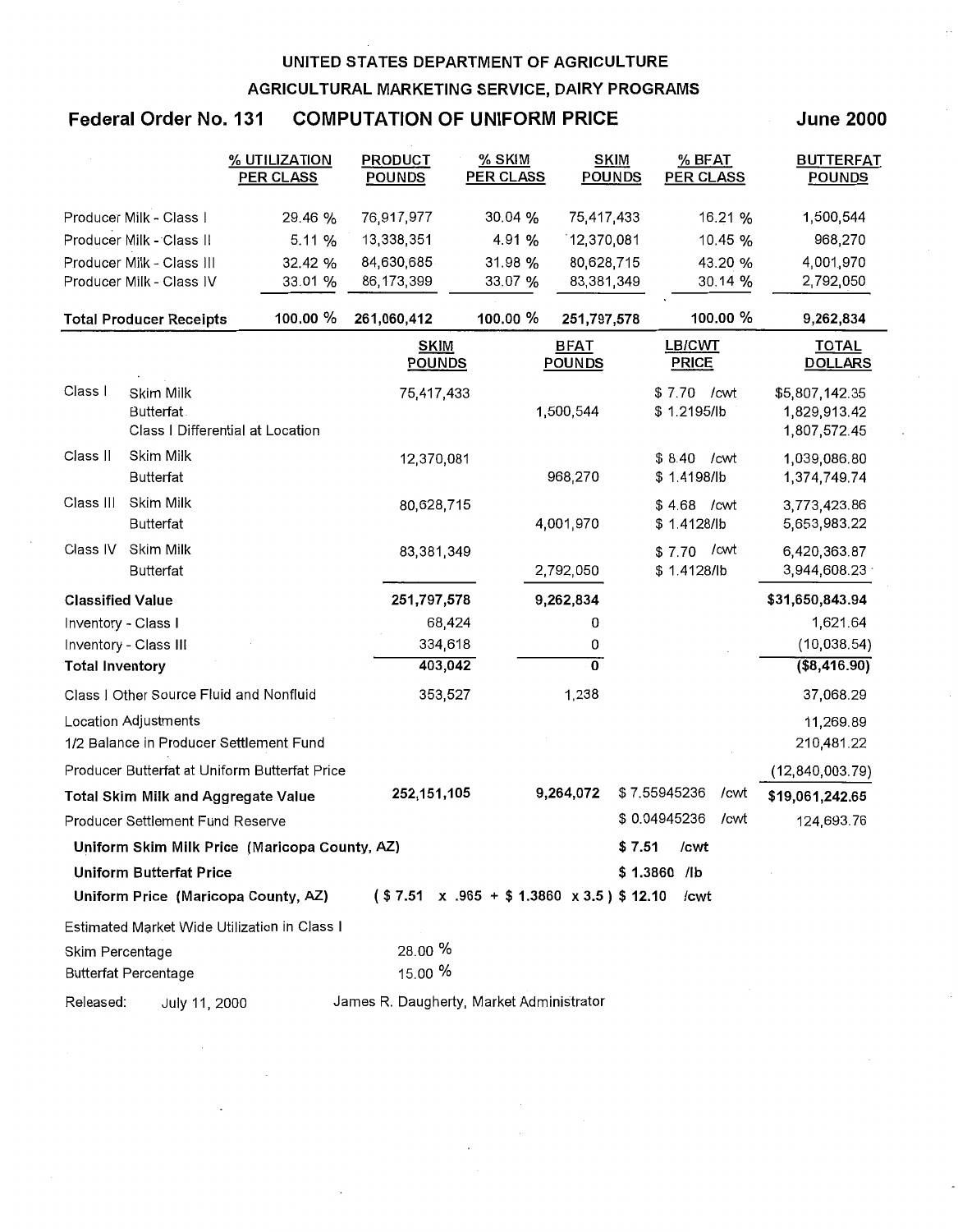## **Federal Order No. 131 COMPUTATION OF UNIFORM PRICE**

**July 2000** 

|                         |                                            | % UTILIZATION<br><b>PER CLASS</b>             | PRODUCT<br><b>POUNDS</b>                            | $%$ SKIM<br><b>PER CLASS</b> | <b>SKIM</b><br><b>POUNDS</b> | $%$ BFAT<br>PER CLASS         | <b>BUTTERFAT</b><br><b>POUNDS</b>              |
|-------------------------|--------------------------------------------|-----------------------------------------------|-----------------------------------------------------|------------------------------|------------------------------|-------------------------------|------------------------------------------------|
|                         | Producer Milk - Class I                    | 29.04 %                                       | 73,093,129                                          | 29.60 %                      | 71,620,485                   | 16.42 %                       | 1,472,644                                      |
|                         | Producer Milk - Class II                   | 3.87 %                                        | 9,742,452                                           | 3.73%                        | 9,070,006                    | 7.49 %                        | 672,446                                        |
|                         | Producer Milk - Class III                  | 34.61 %                                       | 87, 135, 740                                        | 33.72 %                      | 81,973,175                   | 57.51 %                       | 5,162,565                                      |
|                         | Producer Milk - Class IV                   | 32.48 %                                       | 81,765,434                                          | 32.95 %                      | 80,098,010                   | 18.58 %                       | 1,667,424                                      |
|                         | <b>Total Producer Receipts</b>             | 100.00 %                                      | 251,736,755                                         | 100.00 %                     | 242,761,676                  | 100.00 %                      | 8,975,079                                      |
|                         |                                            |                                               | <b>SKIM</b><br><b>POUNDS</b>                        |                              | <b>BFAT</b><br><b>POUNDS</b> | <b>LB/CWT</b><br><b>PRICE</b> | TOTAL<br><b>DOLLARS</b>                        |
| Class I                 | Skim Milk<br><b>Butterfat</b>              | Class I Differential at Location              | 71,620,485                                          |                              | 1,472,644                    | $$7.71$ / cwt<br>\$1.4355/lb  | \$5,521,939.39<br>2,113,980.47<br>1,717,688.54 |
| Class II                | Skim Milk<br><b>Butterfat</b>              |                                               | 9,070,006                                           |                              | 672,446                      | \$8.41<br>/cwt<br>\$1.2761/lb | 762,787.51<br>858,108.34                       |
| Class III               | Skim Milk<br><b>Butterfat</b>              |                                               | 81,973,175                                          |                              | 5,162,565                    | \$ 6.44 / cwt<br>\$1.2691/lb  | 5,279,072.48<br>6,551,811.25                   |
| Class IV                | Skim Milk<br><b>Butterfat</b>              |                                               | 80,098,010                                          |                              | 1,667,424                    | /cwt<br>\$7.70<br>\$1.2691/lb | 6,167,546.78<br>2,116,127.81                   |
| <b>Classified Value</b> |                                            |                                               | 242,761,676                                         |                              | 8,975,079                    |                               | \$31,089,062.57                                |
|                         | Class I Other Source Fluid and Nonfluid    |                                               | 334,331                                             |                              | 1,344                        |                               | 35,594.58                                      |
|                         | Location Adjustments                       | 1/2 Balance in Producer Settlement Fund       |                                                     |                              |                              |                               | 19,801.84<br>207,669.15                        |
|                         |                                            | Producer Butterfat at Uniform Butterfat Price |                                                     |                              |                              |                               | (11, 676, 531.04)                              |
|                         | <b>Total Skim Milk and Aggregate Value</b> |                                               | 243,096,007                                         |                              | 8,976,423                    | \$8.09375577<br>/cwt          | \$19,675,597.10                                |
|                         | Producer Settlement Fund Reserve           |                                               |                                                     |                              |                              | \$0.04375577<br>/cwt          | 106,369.09                                     |
|                         |                                            | Uniform Skim Milk Price (Maricopa County, AZ) |                                                     |                              |                              | /cwt<br>\$ 8.05               |                                                |
|                         | <b>Uniform Butterfat Price</b>             |                                               |                                                     |                              |                              | \$1.3008 /lb                  |                                                |
|                         |                                            | Uniform Price (Maricopa County, AZ)           | $($8.05 \times .965 + $1.3008 \times 3.5)$ $12.32$$ |                              |                              | /cwt                          |                                                |
|                         |                                            | Estimated Market Wide Utilization in Class I  |                                                     |                              |                              |                               |                                                |
| Skim Percentage         |                                            |                                               | $30.04\%$                                           |                              |                              |                               |                                                |
|                         | <b>Butterfat Percentage</b>                |                                               | 16.21 %                                             |                              |                              |                               |                                                |
| Released:               | August 10, 2000                            |                                               | James R. Daugherty, Market Administrator            |                              |                              |                               |                                                |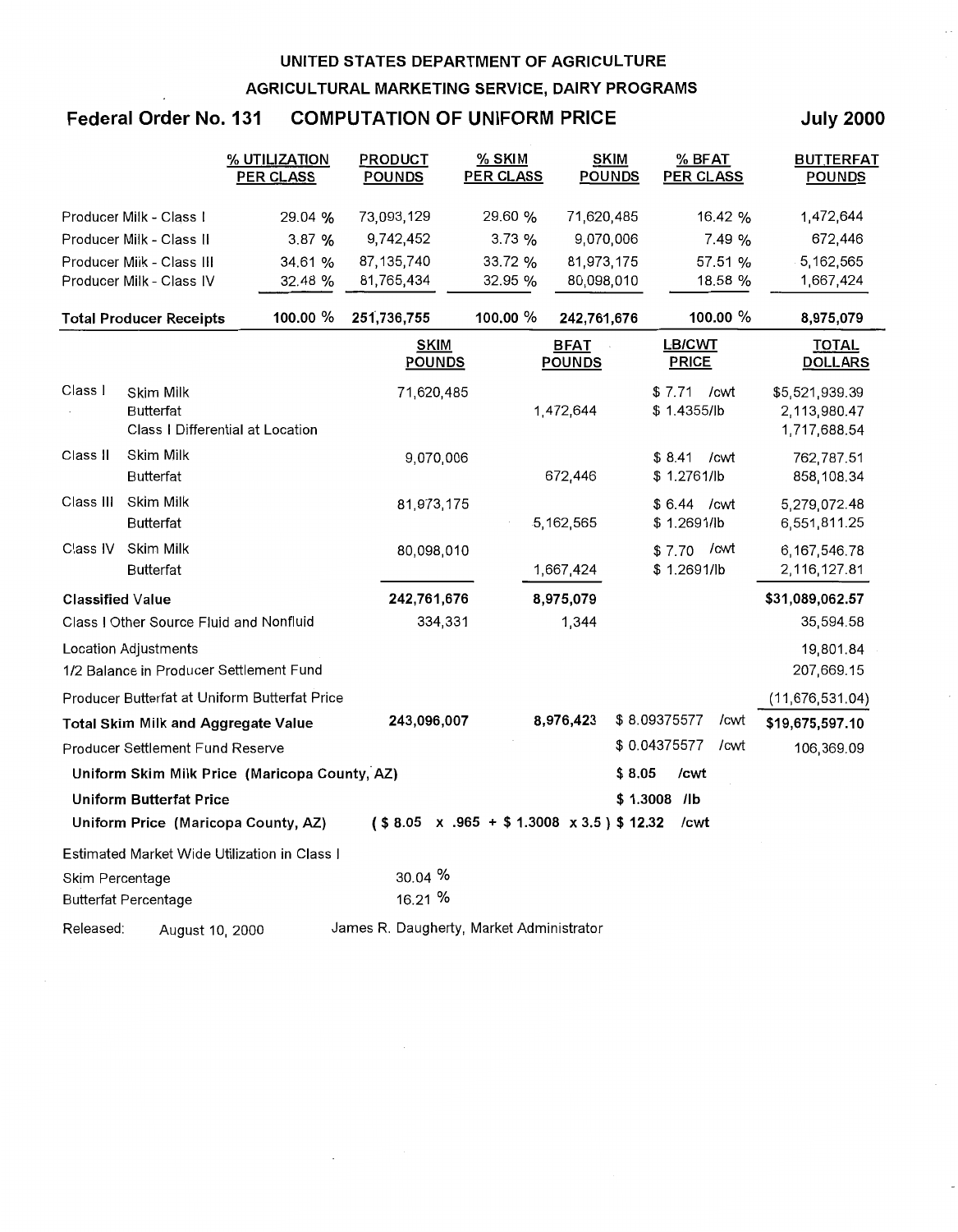## **Federal Order No. 131 COMPUTATION OF UNIFORM PRICE**

#### **August 2000**

|                         |                                         | % UTILIZATION<br><b>PER CLASS</b>             | <b>PRODUCT</b><br><b>POUNDS</b>          | % SKIM<br><b>PER CLASS</b>                          |                              | <b>SKIM</b><br><b>POUNDS</b> | % BFAT<br><b>PER CLASS</b> |      | <b>BUTTERFAT</b><br><b>POUNDS</b> |  |
|-------------------------|-----------------------------------------|-----------------------------------------------|------------------------------------------|-----------------------------------------------------|------------------------------|------------------------------|----------------------------|------|-----------------------------------|--|
|                         | Producer Milk - Class I                 | 35.39 %                                       | 84,557,892                               | 36.08 %                                             | 82,912,384                   |                              | 19.36 %                    |      | 1,645,508                         |  |
|                         | Producer Milk - Class II                | 7.20%                                         | 17,192,862                               | 6.98 %                                              | 16,096,590                   |                              | 12.88 %                    |      | 1,096,272                         |  |
|                         | Producer Milk - Class III               | 36.22 %                                       | 86,524,720                               | 35.57 %                                             | 82,075,764                   |                              | 52.29 %                    |      | 4,448,956                         |  |
|                         | Producer Milk - Class IV                | 21.19 %                                       | 50,613,961                               | 21.37 %                                             | 49,297,622                   |                              | 15.47 %                    |      | 1,316,339                         |  |
|                         | <b>Total Producer Receipts</b>          | 100.00 %                                      | 238,889,435                              | 100.00 %                                            | 230,382,360                  |                              | 100.00 %                   |      | 8,507,075                         |  |
|                         |                                         |                                               | SKIM<br><b>POUNDS</b>                    |                                                     | <b>BFAT</b><br><b>POUNDS</b> |                              | LB/CWT<br><b>PRICE</b>     |      | TOTAL<br><b>DOLLARS</b>           |  |
| Class I                 | Skim Milk                               |                                               | 82,912,384                               |                                                     |                              | \$7.70                       | /cwt                       |      | \$6,384,253.57                    |  |
|                         | <b>Butterfat</b>                        |                                               |                                          |                                                     | 1,645,508                    |                              | \$1.2913/lb                |      | 2,124,844.48                      |  |
|                         |                                         | Class   Differential at Location              |                                          |                                                     |                              |                              |                            |      | 1,987,110.46                      |  |
| Class II                | Skim Milk                               |                                               | 16,096,590                               |                                                     |                              |                              | $$8.40$ / cwt              |      | 1,352,113.55                      |  |
|                         | <b>Butterfat</b>                        |                                               |                                          |                                                     | 1,096,272                    |                              | \$1.2729/lb                |      | 1,395,444.63                      |  |
| Class III               | Skim Milk                               |                                               | 82,075,764                               |                                                     |                              |                              | \$5.91 / cwt               |      | 4,850,677.66                      |  |
|                         | <b>Butterfat</b>                        |                                               |                                          |                                                     | 4,448,956                    |                              | \$1.2659/lb                |      | 5,631,933.40                      |  |
| Class IV                | Skim Milk                               |                                               | 49,297,622                               |                                                     |                              | \$7.71                       | /cwt                       |      | 3,800,846.66                      |  |
|                         | <b>Butterfat</b>                        |                                               |                                          |                                                     | 1,316,339                    |                              | \$1.2659/lb                |      | 1,666,353.55                      |  |
| <b>Classified Value</b> |                                         |                                               | 230,382,360                              |                                                     | 8,507,075                    |                              |                            |      | \$29,193,577.96                   |  |
|                         | Class I Other Source Fluid and Nonfluid |                                               | 330,436                                  |                                                     | 1,702                        |                              |                            |      | 35,446.61                         |  |
|                         | Location Adjustments                    |                                               |                                          |                                                     |                              |                              |                            |      | (3, 134.43)                       |  |
|                         |                                         | 1/2 Balance in Producer Settlement Fund       |                                          |                                                     |                              |                              |                            |      | 216,437.00                        |  |
|                         |                                         | Producer Butterfat at Uniform Butterfat Price |                                          |                                                     |                              |                              |                            |      | (10, 859, 752.09)                 |  |
|                         | Total Skim Milk and Aggregate Value     |                                               | 230,712,796                              |                                                     | 8,508,777                    | \$8.05441890                 |                            | /cwt | \$18,582,575.05                   |  |
|                         | Producer Settlement Fund Reserve        |                                               |                                          |                                                     |                              | \$0.04441890                 |                            | /cwt | 102,480.32                        |  |
|                         |                                         | Uniform Skim Milk Price (Maricopa County, AZ) |                                          |                                                     |                              | \$8.01                       | /cwt                       |      |                                   |  |
|                         | <b>Uniform Butterfat Price</b>          |                                               |                                          |                                                     |                              | \$1.2763 /lb                 |                            |      |                                   |  |
|                         |                                         | Uniform Price (Maricopa County, AZ)           |                                          | $($8.01 \times .965 + $1.2763 \times 3.5)$$ \$12.20 |                              |                              | /cwt                       |      |                                   |  |
|                         |                                         | Estimated Market Wide Utilization in Class I  |                                          |                                                     |                              |                              |                            |      |                                   |  |
| Skim Percentage         |                                         |                                               | 29.60 %                                  |                                                     |                              |                              |                            |      |                                   |  |
|                         | <b>Butterfat Percentage</b>             |                                               | 16.42 %                                  |                                                     |                              |                              |                            |      |                                   |  |
| Released:               |                                         | September 11, 2000                            | James R. Daugherty, Market Administrator |                                                     |                              |                              |                            |      |                                   |  |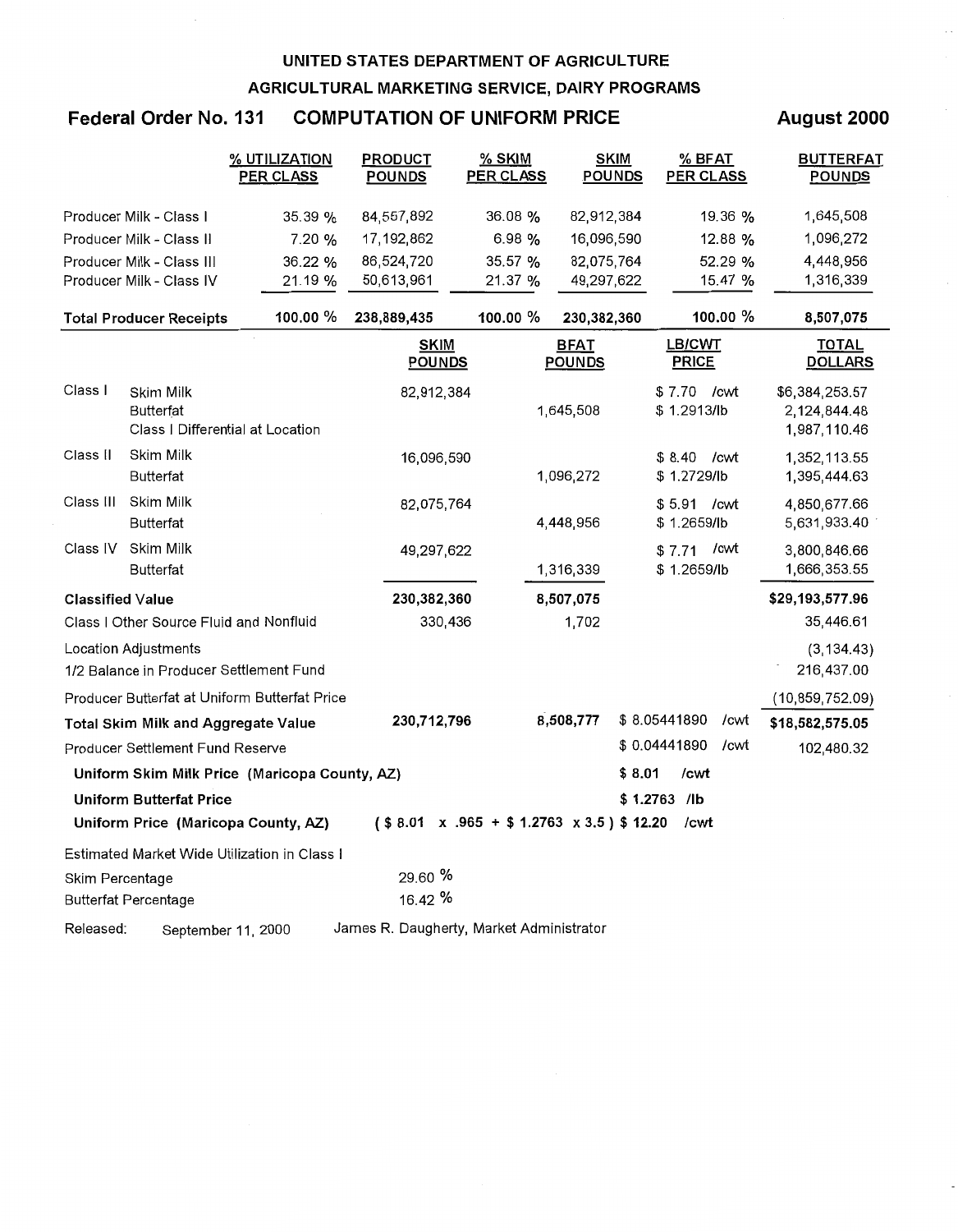### Federal Order No. 131 COMPUTATION OF UNIFORM PRICE September 2000

|                         |                                            | % UTILIZATION<br><b>PER CLASS</b>             | <b>PRODUCT</b><br><b>POUNDS</b>          | % SKIM<br><b>PER CLASS</b>                              | <b>SKIM</b><br><b>POUNDS</b> | % BFAT<br><b>PER CLASS</b>    | <b>BUTTERFAT</b><br><b>POUNDS</b>              |
|-------------------------|--------------------------------------------|-----------------------------------------------|------------------------------------------|---------------------------------------------------------|------------------------------|-------------------------------|------------------------------------------------|
|                         | Producer Milk - Class I                    | 34.69 %                                       | 79,581,137                               | 35.39 %                                                 | 78,045,523                   | 18.81 %                       | 1,535,614                                      |
|                         | Producer Milk - Class II                   | 6.80 %                                        | 15,592,997:7                             | 6.57 %                                                  | 14,564,761                   | 12.58 %                       | 1,028,236                                      |
|                         | Producer Milk - Class III                  | 43.48 %                                       | 99,738,987                               | 42.71 %                                                 | 94,641,511                   | 62.35 %                       | 5,097,476                                      |
|                         | Producer Milk - Class IV                   | 15.03 %                                       | 34,487,455                               | 15.33 %                                                 | 33,975,485                   | 6.26 %                        | 511,970                                        |
|                         | <b>Total Producer Receipts</b>             | 100.00 %                                      | 229,400,576                              | 100.00 %                                                | 221,227,280                  | 100.00 %                      | 8,173,296                                      |
|                         |                                            |                                               | <b>SKIM</b><br><b>POUNDS</b>             |                                                         | <b>BFAT</b><br><b>POUNDS</b> | <b>LB/CWT</b><br><b>PRICE</b> | <b>TOTAL</b><br><b>DOLLARS</b>                 |
| Class I                 | Skim Milk<br><b>Butterfat</b>              | Class   Differential at Location              | 78,045,523                               |                                                         | 1,535,614                    | \$7.70 / cwt<br>\$1.2591/lb   | \$6,009,505.26<br>1,933,491.59<br>1,870,156.73 |
| Class II                | Skim Milk<br><b>Butterfat</b>              |                                               | 14,564,761                               |                                                         | 1,028,236                    | \$8.40<br>/cwt<br>\$1.2777/lb | 1,223,439.92<br>1,313,777.13                   |
| Class III               | Skim Milk<br><b>Butterfat</b>              |                                               | 94,641,511                               |                                                         | 5,097,476                    | \$6.54 / cwt<br>\$1.2707/lb   | 6,189,554.82<br>6,477,362.75                   |
| Class IV                | Skim Milk<br><b>Butterfat</b>              |                                               | 33,975,485                               |                                                         | 511,970                      | /cwt<br>\$7.76<br>\$1.2707/lb | 2,636,497.64<br>650,560.27                     |
| <b>Classified Value</b> |                                            |                                               | 221,227,280                              |                                                         | 8,173,296                    |                               | \$28,304,346.11                                |
| Inventory - Class I     |                                            |                                               | 51,432                                   |                                                         | 832                          |                               | 1,217.40                                       |
|                         | Inventory - Class II                       |                                               | 123,375                                  |                                                         | 15,913                       |                               | 1,039.06                                       |
|                         | Inventory - Class III                      |                                               | 436,044                                  |                                                         | 1,582                        |                               | (5,094.12)                                     |
| <b>Total Inventory</b>  |                                            |                                               | 610,851                                  |                                                         | 18,327                       |                               | (\$2,837.66)                                   |
|                         | Class I Other Source Fluid and Nonfluid    |                                               | 354,912                                  |                                                         | 1,795                        |                               | 37,970.92                                      |
|                         | <b>Location Adjustments</b>                | 1/2 Balance in Producer Settlement Fund       |                                          |                                                         |                              |                               | 6,498.55<br>226,307.08                         |
|                         |                                            | Producer Butterfat at Uniform Butterfat Price |                                          |                                                         |                              |                               | (10, 413, 430.92)                              |
|                         | <b>Total Skim Milk and Aggregate Value</b> |                                               | 221,582,192                              |                                                         | 8,175,091                    | \$8.19508730<br>/cwt          | \$18,158,854.08                                |
|                         | Producer Settlement Fund Reserve           |                                               |                                          |                                                         |                              | \$0.04508730<br>/cwt          | 99,904.76                                      |
|                         |                                            | Uniform Skim Milk Price (Maricopa County, AZ) |                                          |                                                         |                              | \$8.15<br>/cwt                |                                                |
|                         | <b>Uniform Butterfat Price</b>             |                                               |                                          |                                                         |                              | \$1.2738 /lb                  |                                                |
|                         |                                            | Uniform Price (Maricopa County, AZ)           |                                          | $($8.15 \times .965 + $1.2738 \times 3.5)$ $12.32$ /cwt |                              |                               |                                                |
|                         |                                            | Estimated Market Wide Utilization in Class I  |                                          |                                                         |                              |                               |                                                |
| Skim Percentage         | <b>Butterfat Percentage</b>                |                                               | 36.08 %<br>19.36 %                       |                                                         |                              |                               |                                                |
| Released:               | October 10, 2000                           |                                               | James R. Daugherty, Market Administrator |                                                         |                              |                               |                                                |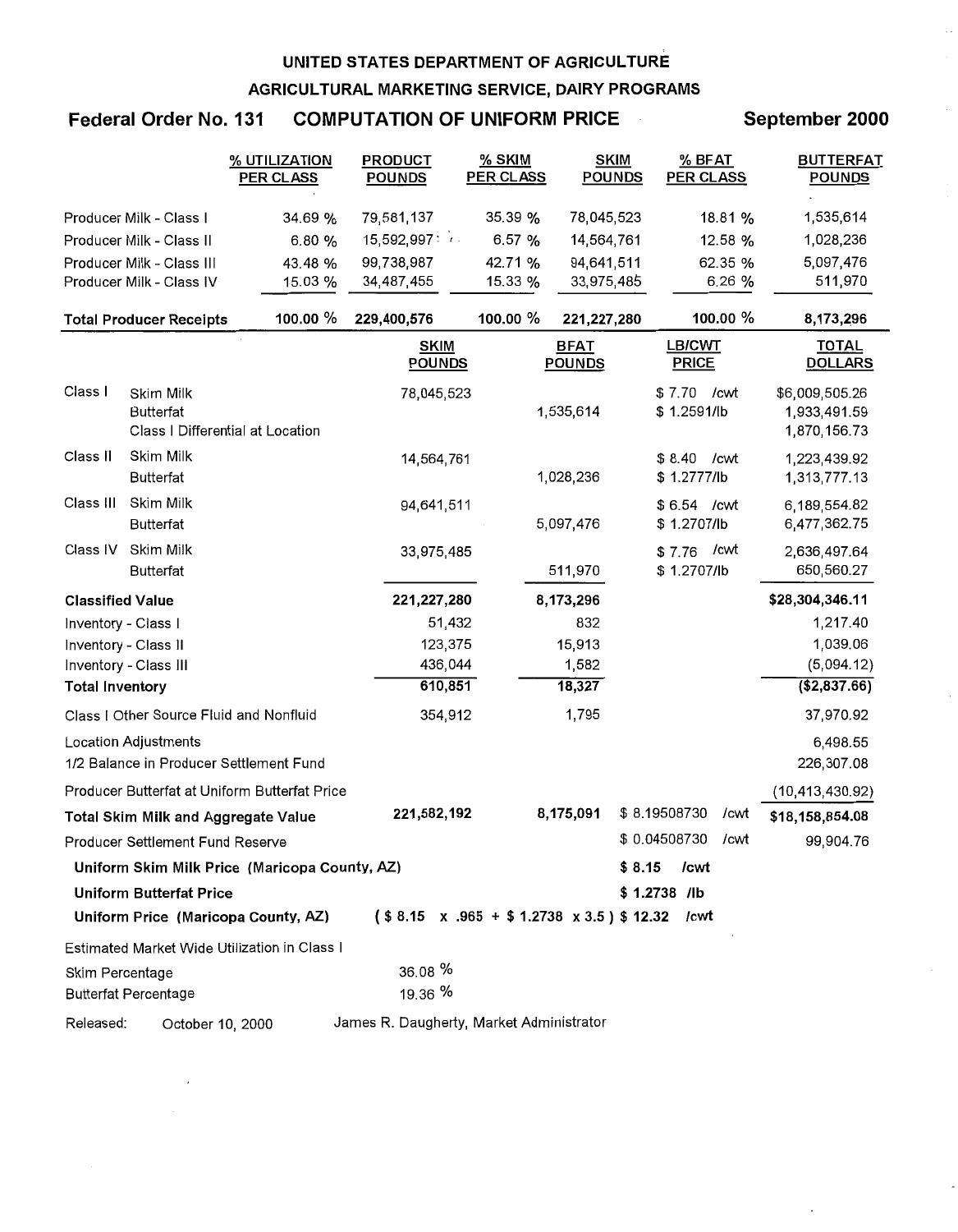## Federal Order No. 131 COMPUTATION OF UNIFORM PRICE

October 2000

|                         |                                            | % UTILIZATION<br>PER CLASS                    | PRODUCT<br><b>POUNDS</b>                 | % SKIM<br><b>PER CLASS</b> |                              | <b>SKIM</b><br>% BFAT<br>PER CLASS<br><b>POUNDS</b>      | <b>BUTTERFAT</b><br><b>POUNDS</b>              |
|-------------------------|--------------------------------------------|-----------------------------------------------|------------------------------------------|----------------------------|------------------------------|----------------------------------------------------------|------------------------------------------------|
|                         | Producer Milk - Class I                    | 36.72 %                                       | 87,488,283                               | 37.48 %                    | 85,761,601                   | 19.77 %                                                  | 1,726,682                                      |
|                         | Producer Milk - Class II                   | 5.24 %                                        | 12,496,294                               | 4.98 %                     | 11,464,802                   | 11.80 %                                                  | 1,031,492                                      |
|                         | Producer Milk - Class III                  | 44.01 %                                       | 104,900,634                              | 43.16 %                    | 99,290,689                   | 64.18 %                                                  | 5,609,945                                      |
|                         | Producer Milk - Class IV                   | 14.03 %                                       | 33,447,302                               | 14.38 %                    | 33,075,655                   | 4.25 %                                                   | 371,647                                        |
|                         | <b>Total Producer Receipts</b>             | 100.00 %                                      | 238,332,513                              | 100.00 %                   | 229,592,747                  | 100.00 %                                                 | 8,739,766                                      |
|                         |                                            |                                               | <b>SKIM</b><br><b>POUNDS</b>             |                            | <b>BFAT</b><br><b>POUNDS</b> | <b>LB/CWT</b><br><b>PRICE</b>                            | <b>TOTAL</b><br><b>DOLLARS</b>                 |
| Class I                 | Skim Milk<br><b>Butterfat</b>              | Class   Differential at Location              | 85,761,601                               |                            | 1,726,682                    | \$7.76 / cwt<br>\$1.2566/lb                              | \$6,655,100.23<br>2,169,748.60<br>2,047,979.49 |
| Class II                | Skim Milk<br><b>Butterfat</b>              |                                               | 11,464,802                               |                            | 1,031,492                    | \$8.46 / cwt<br>\$1.2514/lb                              | 969,922.25<br>1,290,809.09                     |
| Class III               | Skim Milk<br><b>Butterfat</b>              |                                               | 99,290,689                               |                            | 5,609,945                    | \$5.87 / cwt<br>\$1.2444/lb                              | 5,828,363.45<br>6,981,015.55                   |
| Class IV                | Skim Milk<br><b>Butterfat</b>              |                                               | 33,075,655                               |                            | 371,647                      | $$7.73$ / cwt<br>\$1.2444/lb                             | 2,556,748.14<br>462,477.53                     |
| <b>Classified Value</b> |                                            |                                               | 229,592,747                              |                            | 8,739,766                    |                                                          | \$28,962,164.33                                |
|                         | Inventory - Class III                      |                                               | 149,067                                  |                            | 0                            |                                                          | (2,817.37)                                     |
| <b>Total Inventory</b>  |                                            |                                               | 149,067                                  |                            | $\overline{0}$               |                                                          | (\$2,817.37)                                   |
|                         | Class I Other Source Fluid and Nonfluid    |                                               | 479,999                                  |                            | 1,741                        |                                                          | 50,756.56                                      |
|                         | Location Adjustments                       | 1/2 Balance in Producer Settlement Fund       |                                          |                            |                              |                                                          | 28,720.17<br>148,053.72                        |
|                         |                                            | Producer Butterfat at Uniform Butterfat Price |                                          |                            |                              |                                                          | (10, 946, 115.07)                              |
|                         | <b>Total Skim Milk and Aggregate Value</b> |                                               | 230,072,746                              |                            | 8,741,507                    | \$7.92825863<br>/cwt                                     | \$18,240,762.34                                |
|                         | Producer Settlement Fund Reserve           |                                               |                                          |                            |                              | \$0.04825863<br>/cwt                                     | 111,030.81                                     |
|                         |                                            | Uniform Skim Milk Price (Maricopa County, AZ) |                                          |                            |                              | \$7.88<br>/cwt                                           |                                                |
|                         | <b>Uniform Butterfat Price</b>             |                                               |                                          |                            |                              | \$1.2522 /lb                                             |                                                |
|                         |                                            | Uniform Price (Maricopa County, AZ)           |                                          |                            |                              | $($7.88 \times .965 + $1.2522 \times 3.5)$$ \$11.99 /cwt |                                                |
|                         |                                            | Estimated Market Wide Utilization in Class I  |                                          |                            |                              |                                                          |                                                |
| Skim Percentage         |                                            |                                               | 35.39 %                                  |                            |                              |                                                          |                                                |
|                         | <b>Butterfat Percentage</b>                |                                               | 18.81 %                                  |                            |                              |                                                          |                                                |
| Released:               |                                            | November 09, 2000                             | James R. Daugherty, Market Administrator |                            |                              |                                                          |                                                |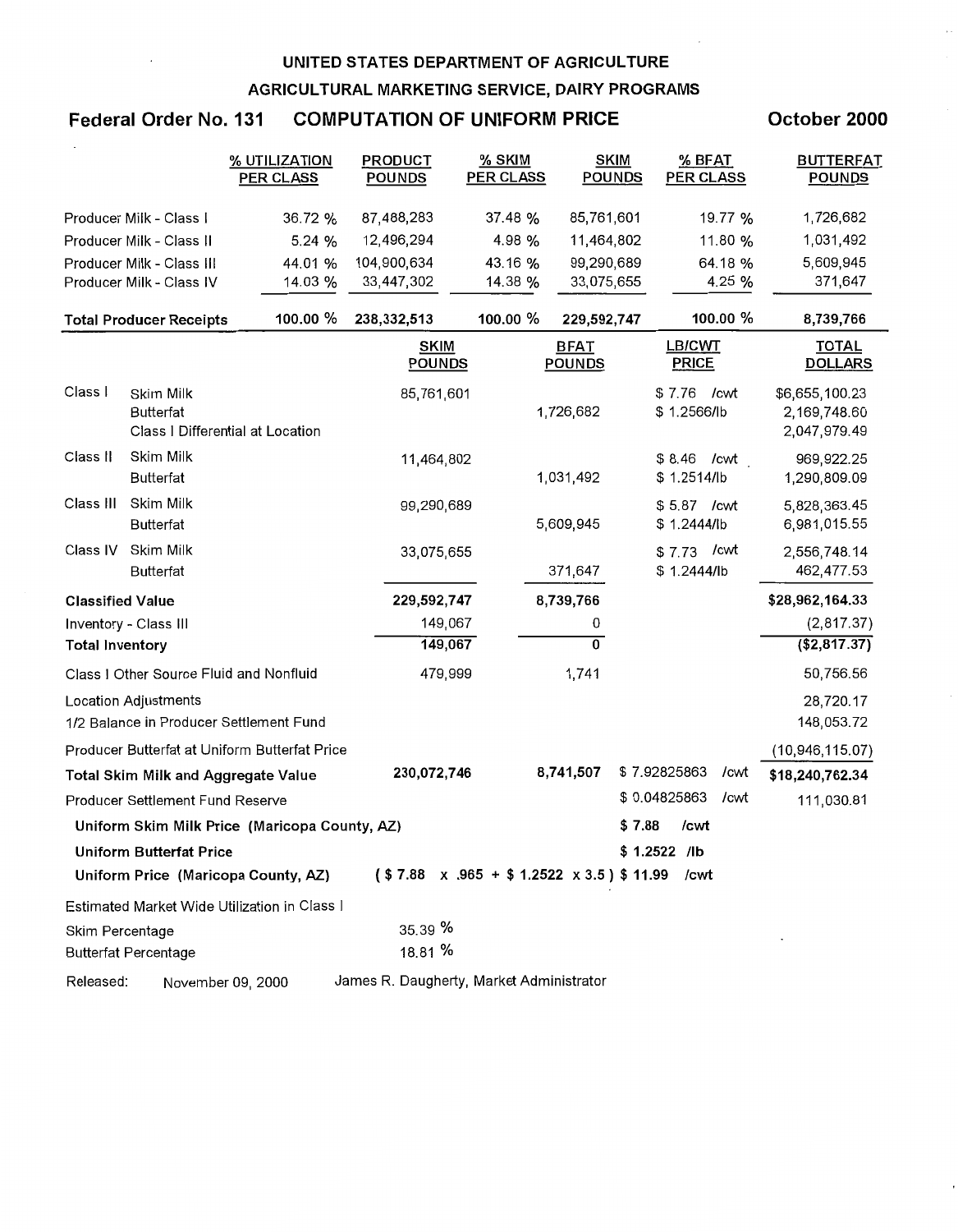#### Federal Order No. 131 COMPUTATION OF UNIFORM PRICE November 2000

|                         |                                            | % UTILIZATION<br><b>PER CLASS</b>             | <b>PRODUCT</b><br><b>POUNDS</b>                   | % SKIM<br><b>PER CLASS</b> | <b>SKIM</b><br><b>POUNDS</b> | $%$ BFAT<br><b>PER CLASS</b>  | <b>BUTTERFAT</b><br><b>POUNDS</b> |
|-------------------------|--------------------------------------------|-----------------------------------------------|---------------------------------------------------|----------------------------|------------------------------|-------------------------------|-----------------------------------|
|                         | Producer Milk - Class I                    | 36.87%                                        | 84,940,251                                        | 37.65%                     | 83,179,721                   | 20.01 %                       | 1,760,530                         |
|                         | Producer Milk - Class II                   | 4.54%                                         | 10,455,672                                        | 4.40 %                     | 9,769,077                    | 7.80 %                        | 686,595                           |
|                         | Producer Milk - Class III                  | 41.16 %                                       | 94,816,620                                        | 40.40 %                    | 89,660,635                   | 58.55 %                       | 5,155,985                         |
|                         | Producer Milk - Class IV                   | 17.43 %                                       | 40,145,643                                        | 17.55 %                    | 38,944,376                   | 13.64 %                       | 1,201,267                         |
|                         | <b>Total Producer Receipts</b>             | 100.00 %                                      | 230,358,186                                       | 100.00 %                   | 221,553,809                  | 100.00 %                      | 8,804,377                         |
|                         |                                            |                                               | <b>SKIM</b><br><b>POUNDS</b>                      |                            | <b>BFAT</b><br><b>POUNDS</b> | <b>LB/CWT</b><br><b>PRICE</b> | <b>TOTAL</b><br><b>DOLLARS</b>    |
| Class I                 | Skim Milk                                  |                                               | 83,179,721                                        |                            |                              | \$7.74 / cwt                  | \$6,438,110.40                    |
|                         | Butterfat                                  |                                               |                                                   |                            | 1,760,530                    | \$1.2435/lb                   | 2,189,219.05                      |
|                         |                                            | Class I Differential at Location              |                                                   |                            |                              |                               | 1,987,875.59                      |
| Class II                | Skim Milk                                  |                                               | 9,769,077                                         |                            |                              | $$8,44$ / cwt                 | 824,510.10                        |
|                         | <b>Butterfat</b>                           |                                               |                                                   |                            | 686,595                      | \$1.5815/lb                   | 1,085,849.99                      |
| Class III               | Skim Milk                                  |                                               | 89,660,635                                        |                            |                              | \$3.17 / cwt                  | 2,842,242.14                      |
|                         | Butterfat                                  |                                               |                                                   |                            | 5,155,985                    | \$1.5745/lb                   | 8,118,098.39                      |
| Class IV                | Skim Milk                                  |                                               | 38,944,376                                        |                            |                              | /cwt<br>\$7.76                | 3,022,083.59                      |
|                         | <b>Butterfat</b>                           |                                               |                                                   |                            | 1,201,267                    | \$1.5745/lb                   | 1,891,394.89                      |
| <b>Classified Value</b> |                                            |                                               | 221,553,809                                       |                            | 8,804,377                    |                               | \$28,399,384.14                   |
|                         | Class I Other Source Fluid and Nonfluid    |                                               | 386,679                                           |                            | 1,145                        |                               | 40,466.62                         |
|                         | <b>Location Adjustments</b>                |                                               |                                                   |                            |                              |                               | 31,932.20                         |
|                         | 1/2 Balance in Producer Settlement Fund    |                                               |                                                   |                            |                              |                               | 0.00                              |
|                         |                                            | Producer Butterfat at Uniform Butterfat Price |                                                   |                            |                              |                               | (13, 327, 157.55)                 |
|                         | <b>Total Skim Milk and Aggregate Value</b> |                                               | 221,940,488                                       |                            | 8,805,522                    | \$6.82373259<br>/cwt          | \$15,144,625.41                   |
|                         | Producer Settlement Fund Reserve           |                                               |                                                   |                            |                              | \$0.04373259<br>/cwt          | 97,061.23                         |
|                         |                                            | Uniform Skim Milk Price (Maricopa County, AZ) |                                                   |                            |                              | \$6.78<br>/cwt                |                                   |
|                         | <b>Uniform Butterfat Price</b>             |                                               |                                                   |                            |                              | \$1.5135 /lb                  |                                   |
|                         |                                            | Uniform Price (Maricopa County, AZ)           | $($6.78 \times .965 + $1.5135 \times 3.5) $11.84$ |                            |                              | /cwt                          |                                   |
|                         |                                            | Estimated Market Wide Utilization in Class I  |                                                   |                            |                              |                               |                                   |
| Skim Percentage         |                                            |                                               | 37.48 %                                           |                            |                              |                               |                                   |
|                         | <b>Butterfat Percentage</b>                |                                               | 19.77 %                                           |                            |                              |                               |                                   |
| Released:               |                                            | December 11, 2000                             | James R. Daugherty, Market Administrator          |                            |                              |                               |                                   |